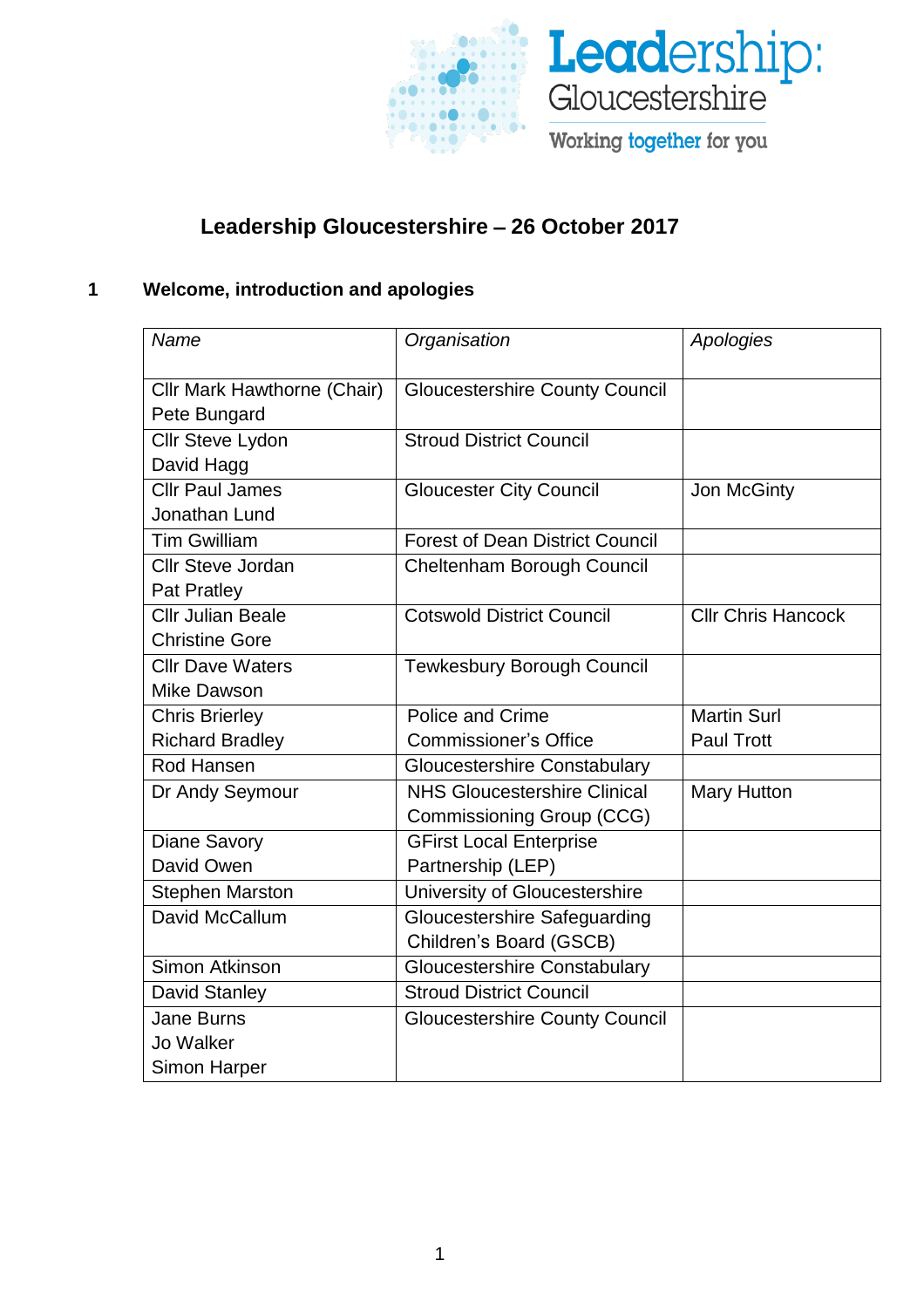#### **2 ACTION NOTES**

The notes of the meeting held on 27 July 2017 were agreed.

#### **3 MATTERS ARISING**

#### **a) Strategic Planning Coordinator**

Mike Dawson advised that, following the discussion at the last meeting, the Gloucestershire Economic Growth Joint Committee (GEGJC) had approved the approach proposed by Leadership Gloucestershire. The Chief Executive's Group had considered matters relating to hosting and recruitment. A report would be going back to the GEGJC setting out the formal arrangements: 'pay and rations' through Tewkesbury BC, based at GFirst LEP but with a remit to travel around the county and line management by Mike Dawson as chair of the GEGJC senior officer group.

Answering questions, Mike explained that the Joint Core Strategy was due to be adopted by the end of the calendar year. He recognised that there were some real challenges for the county in coordinating housing and employment demand and it was critical that all the local authorities worked together. He assured Cllr Mark Hawthorne that the recruitment process would start at the earliest opportunity following the meeting of the GEGJC on 29 November 2017.

*Action – Mike Dawson*

#### **4 VULNERABLE CHILDREN – MULTI-AGENCY WORKING**

David McCallum, Chair of the Gloucestershire Safeguarding Children's Board (GSCB), made a PowerPoint presentation covering the following areas:

- o Membership and role of the Board
- o What needs do our children have?
- o Principles of an effective safeguarding system
- o Child protection referral system
- o Partnership strengths and areas for improvement

The Children and Social Work Act 2017 would transfer strategic responsibility from local safeguarding children's boards to local authorities, clinical commissioning groups and the police by Summer 2019. The key message was that there still needed to be high level strategic leadership and cooperation.

David explained that the number of children in the safeguarding system was rising and there were pressures on all organisations in dealing with additional demands.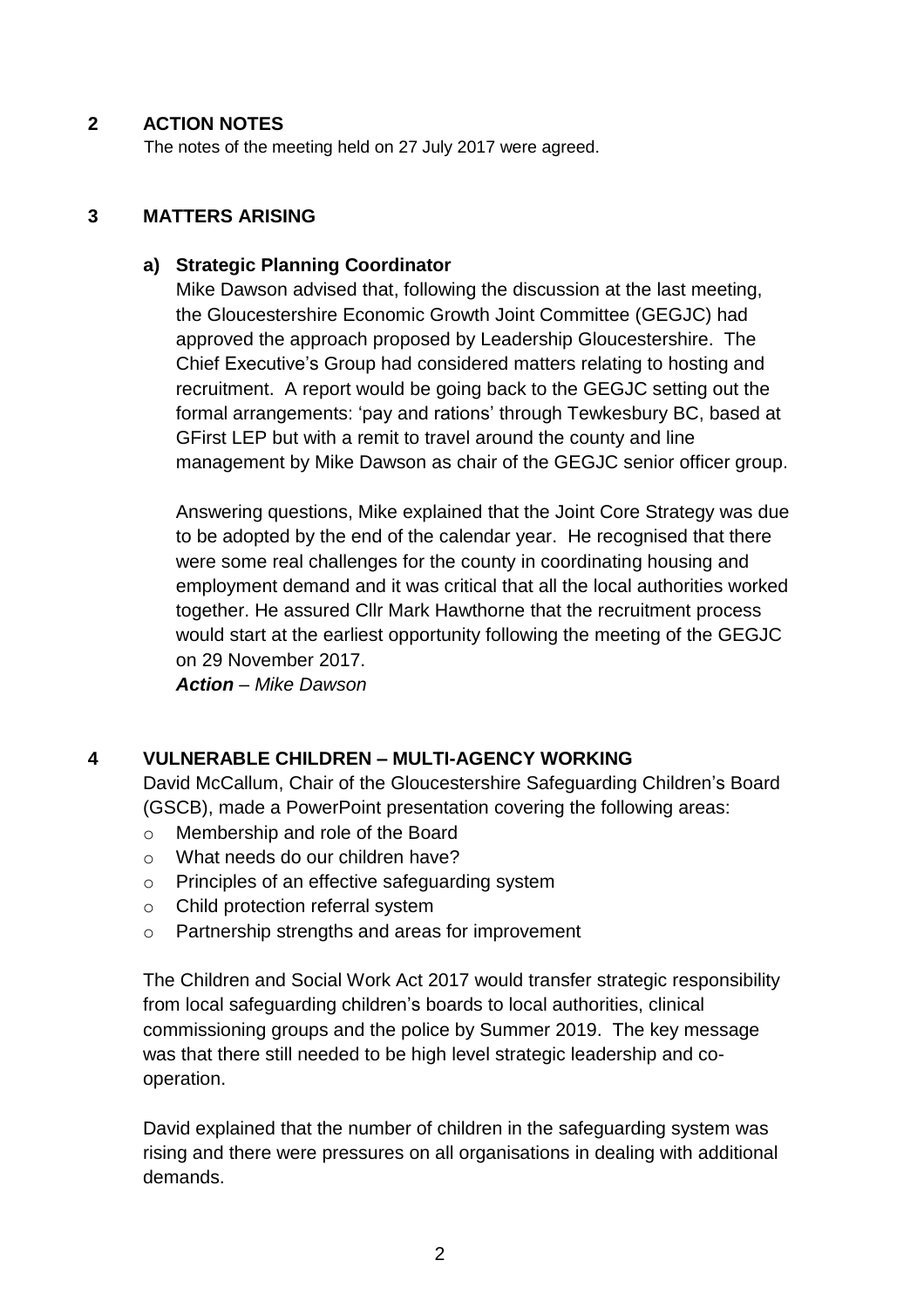The County Council's Improvement Board was chaired by a senior advisor from the Department for Education. The GSCB remained responsible for multi-agency improvement but this was constantly under review. There was a need to up the pace of improvement to meet the expectations of the Department for Education.

David explained that children's social workers and others were working in an increasingly challenging environment. He asked Leadership Gloucestershire partners to ensure that their staff were properly trained and understood what a safe household looked like and knew what to do if they were worried. He said that it was not enough to just ring a social worker.

Cllr Steve Jordan advised that there had been a number of serious case reviews and two domestic homicide reviews in Cheltenham. He said that Cheltenham BC had set up a working group to look at the issues raised by the County Council's Ofsted report. He recognised that it was not easy to change the culture. He noted that some concerns had been raised around the membership of the GCSB.

David explained that the GSCB had a statutory responsibility to ensure that practices were effective and properly coordinated. The Improvement Board had only been set-up for a limited period to oversee the improvement process. If changes to working practices were not happening quickly enough then the Department for Education might decide that a Multi-agency Board should replace the GSCB.

Pete Bungard summarised the three main challenges:

- a) Capability of every member of staff involved with children responsibility of all partners.
- b) Problem around referrals notifications by health, school and police leading to no intervention.
- c) Practice, supervision, case loads and 'drift' County Council social care practice.

Cllr Mark Hawthorne recognised that there were some real challenges and realistically it would take two to three years to bring services up to the required level. He was seriously concerned that there was a 'referral' culture among some partners with 70% of referrals resulting in no action. This wasted resources at a time the County Council, in common with local authorities throughout the country, was struggling to fill vacant social worker positions. The general level of practice needed to be improved and Essex County Council had been appointed as an improvement partner.

Mike Dawson stated that the districts had a safeguarding group and had picked up a lot of the messages. The group had met with county colleagues and Detective Superintendent Simon Atkinson to discuss issues. There was a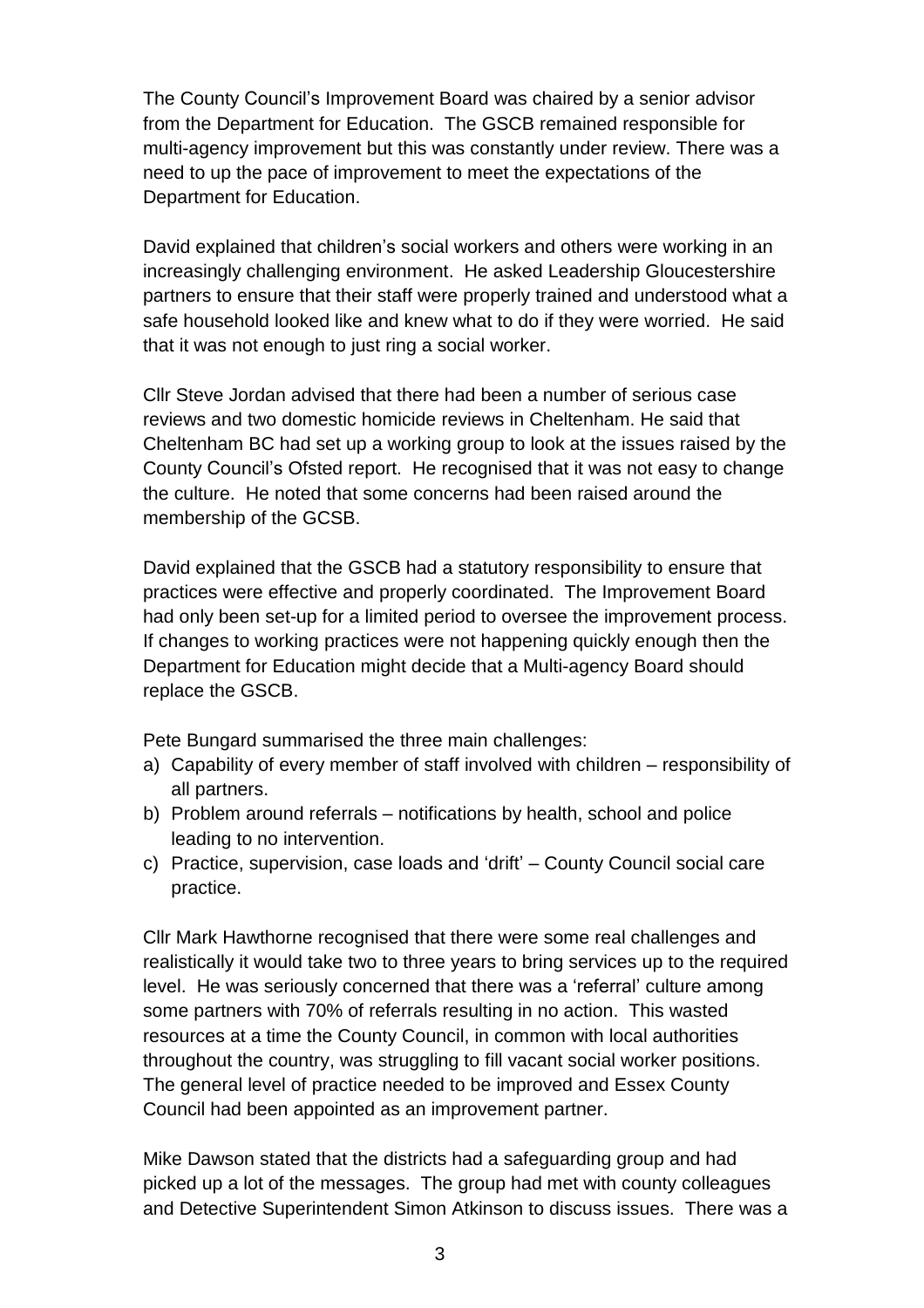particular problem around quality assurance that the group was looking to address.

Rod Hansen explained that the Constabulary made an automatic referral where there were domestic incidents with children involved. He said that it was important to understand the impact of changing practices. Dr Andy Seymour also noted the need to exercise care in changing practices as vulnerable children might be missed.

David McCallum said that each organisation should be making decisions on an individual basis and should avoid making the bulk referrals that were overloading the system. He said that it was important that the culture of organisations was changed so that they owned the level of risk.

Cllr Mark Hawthorne thanked David for his presentation and agreed that he should be invited to attend a future meeting to provide a progress report. *Action – Jane Burns (agenda)*

#### **5 STALKING AND THE NEW STALKING CLINIC**

Detective Superintendent Simon Atkinson made a PowerPoint presentation covering the following areas:

- o Impact on your workers and your role as leaders
- o What is stalking?
- o What to do?
- o What is a Stalking Clinic?
- o Advice for victims

Stalking was estimated to affect 1 in 6 women and 1 in 12 men during their lifetime. It was estimated that less than 1% of cases of stalking were recorded by the Police. A Stalking Clinic was a multi-agency panel that met monthly to review stalking cases.

Answering questions, Detective Superintendent Atkinson recognised that the initiative could result in an increase in the number of reported cases but the overall message was about protecting the vulnerable. He explained that a variety of channels were being used to raise awareness of the new approach including making links to professional groups such as GPs.

David Hagg believed that there might be some value in having a housing professional on the multi-agency panel as issues could arise around social housing. He agreed to take the issue away and discuss with Detective Superintendent Atkinson outside the meeting. *Action – David Hagg and Simon Atkinson*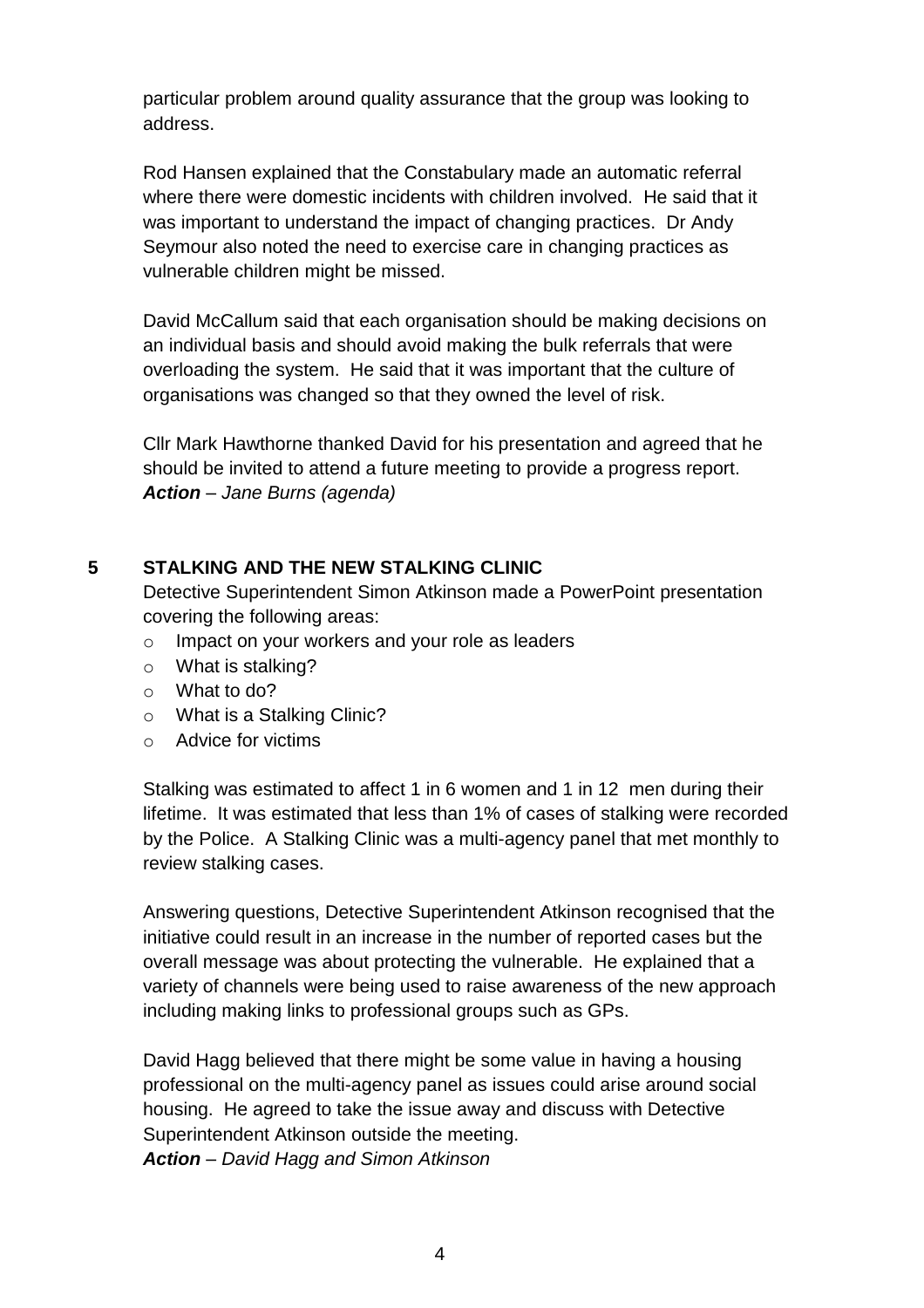# **6 VISION 2050 AND BIG CONVERSATION**

Stephen Marston stated that it was hoped that the Big Conversation would be launched on 1 February 2018 at Centaur, Cheltenham Racecourse. The date was yet to be confirmed but he asked that Leadership Gloucestershire partners hold the date in their diaries. He also asked individual organisations to consider who needed to be involved from their local communities. He hoped that an agency would shortly be appointed to lead the engagement exercise.

He explained that another agency would be appointed to undertake the validity exercise. This would provide a framework to analyse the six ideas that had already come forward from the expert panel and any others that were suggested.

The governance review would look at how big decisions were currently taken in Gloucestershire and consider what model was needed in future if we were serious about transforming the county.

Cllr Steve Lydon said that there needed to be an emphasis on young people, otherwise the initiative would fail. He noted that other areas nearby were making governance changes and were moving forward more quickly than Gloucestershire. He made a formal request that Matthew Andrew from the University provide a briefing for members of Stroud DC on the process so far.

Cllr Mark Hawthorne noted the importance of having a baseline so that local people could understand what the outcome would be for the county if no interventions were made. He recognised that the six ideas proposed so far would deliver very different levels of impact and this needed to be set out clearly.

*Action – Stephen Marston*

#### **7 BUSINESS RATES RETENTION PILOT**

David Hagg stated that the Government had confirmed that there would a 'no detriment' clause for local authorities involved in pilot projects. He believed that it was in the interests of the seven councils to make a bid as there was no risk of anyone being worse off. Initial indications were that there might be as much as £10 million in additional revenue for the county. It was important, however, that the bid demonstrated how the funds would be used. He asked that all the local authorities sign the draft letter confirming the bid that he had circulated.

David Stanley, Director of Finance at Stroud DC, made a PowerPoint presentation providing an overview of 100% business rates retention, financial modelling, risks and growth. He noted that the benefits of the scheme would not be realised until the 2019-20 financial year.